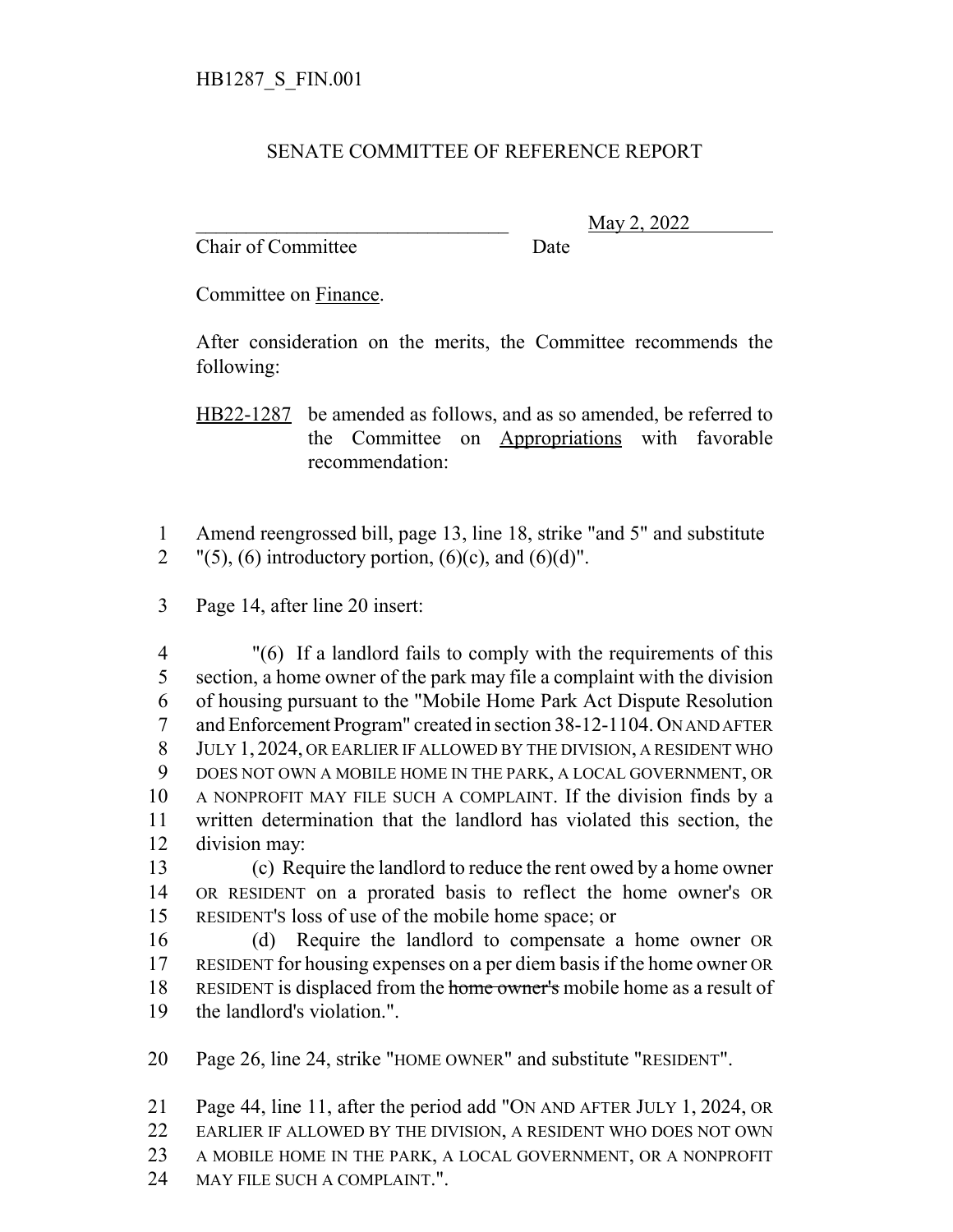- Page 44, line 19, after "owners" insert "AND RESIDENTS".
- Page 44, line 27, strike "owners" and substitute "owners, MOBILE HOME PARK RESIDENTS,".
- Page 45, line 9, strike "(2)" and substitute "(2) (a)".
- Page 45, after line 12 insert:

 "(b) ON AND AFTER JULY 1, 2024, OR EARLIER IF ALLOWED BY THE DIVISION, "COMPLAINANT" ALSO INCLUDES A RESIDENT, LOCAL GOVERNMENT, OR NONPROFIT WHO HAS FILED A COMPLAINT ALLEGING A 9 VIOLATION OF THE ACT, THIS PART 11, OR A RULE.".

- Page 45, line 27, after "owner" insert "AND RESIDENT".
- 11 Page 46, line 3, strike "home owners" and substitute "home owners".

12 Page 46, line 4, strike "landlords" and substitute "landlords, and home owners, AND RESIDENTS".

- Page 46, line 21, after "(10)," insert "(12),".
- Page 50, after line 6, insert:

 "(12) This section does not provide an exclusive remedy and does 17 not limit the right of landlords,  $\sigma$ r home owners, OR RESIDENTS to take legal action against another party as provided in the act or otherwise. Exhaustion of the administrative remedy provided in this section is not 20 required before a landlord,  $\sigma$ r home owner, OR RESIDENT may bring a 21 legal action.".

- Page 50, line 9, after "owner" insert "OR RESIDENT".
- Page 50, line 10, after "OWNER" insert "OR RESIDENT".

Page 50, line 12, after "owner" insert "OR RESIDENT".

25 Page 51, line 1, before " $(7)(d)$ " insert " $(2)(d)$ ,  $(2)(e)$ ,  $(7)$  introductory 26 portion," and before " $(7)(f)$ " insert " $(7)(a.5)$  and".

Page 51, strike line 3 and substitute "(2) The division shall send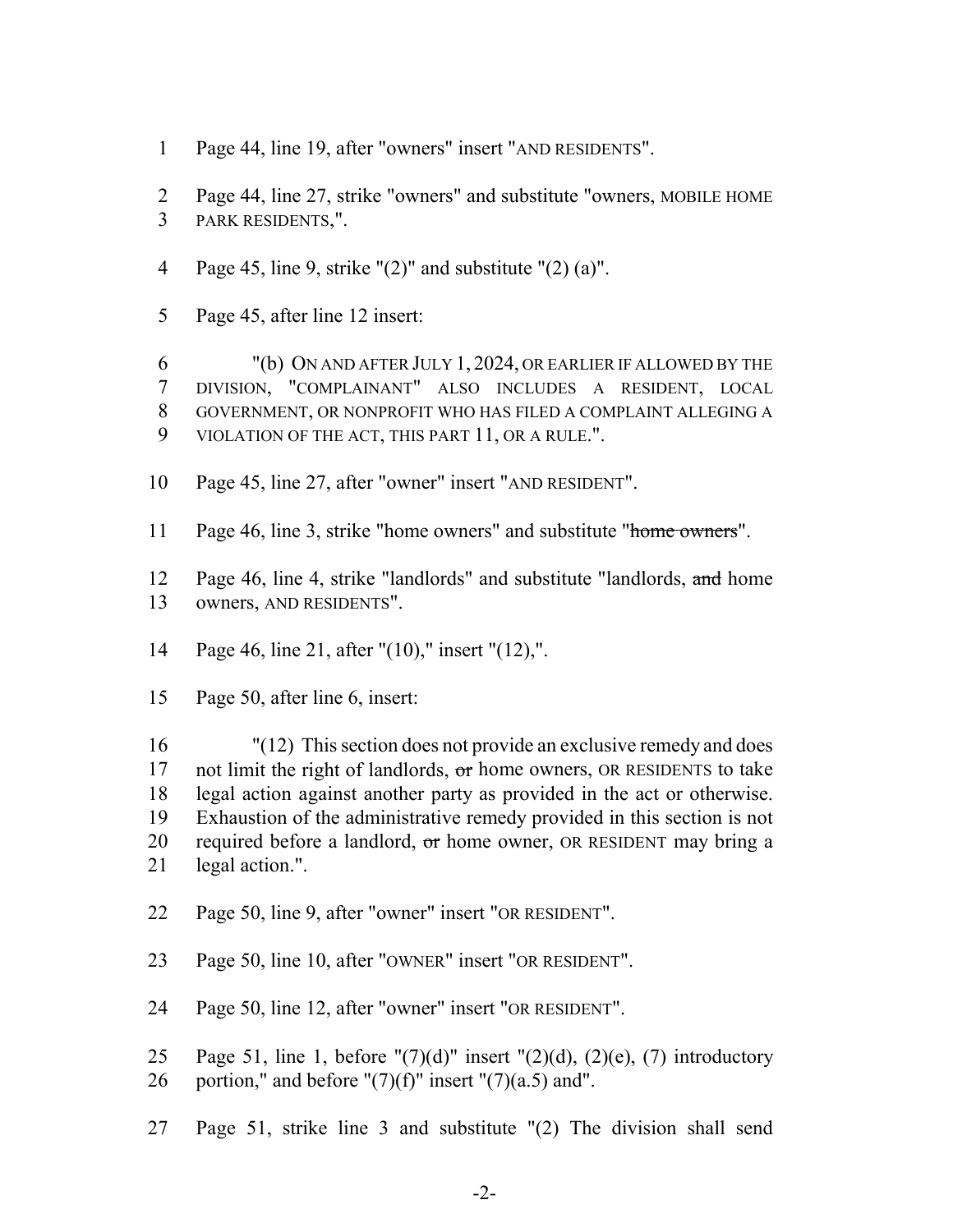registration notifications and information packets to all known landlords of unregistered mobile home parks. These information packets must include:

 (d) Registration assessment information, including registration due dates and late fees, and the collections procedures, liens, and charging costs to home owners OR RESIDENTS; and

 (e) A description of the protections afforded home owners AND RESIDENTS under section 38-12-1105 (13).

(7) The registration forms provided by the division must require".

Page 51, line 5, strike "state".

11 Page 51, strike line 6 and substitute "state. including, A REGISTRATION IS NOT COMPLETE UNLESS THE LANDLORD INCLUDES ALL OF THE INFORMATION REQUIRED BY THE FORMS PROVIDED BY THE DIVISION. THE FORMS MUST REQUIRE, at a minimum:

 (a.5) (I) THE NAME AND MAILING ADDRESS OF THE LEGAL OWNER OF THE MOBILE HOME PARK AS RECORDED IN THE PROPERTY RECORDS OF THE COUNTY ASSESSOR FOR THE PROPERTY AND A COPY OF THE PROPERTY RECORD, PROPERTY REPORT, OR SIMILAR SUPPORTING DOCUMENTATION FROM THE COUNTY ASSESSOR'S WEBSITE.

**(II)** IF THE LEGAL OWNER OF THE MOBILE HOME PARK LISTED 21 PURSUANT TO SUBSECTION  $(7)(a.5)(I)$  OF THIS SECTION IS A DOMESTIC LIMITED LIABILITY COMPANY, THE LANDLORD SHALL INCLUDE THE DOMESTIC ENTITY NAME OF THE LIMITED LIABILITY COMPANY AND THE 24 PRINCIPAL OFFICE MAILING ADDRESS ON FILE WITH THE SECRETARY OF 25 STATE, A COPY OF THE CERTIFICATE OF GOOD STANDING FOR THE LIMITED LIABILITY COMPANY, AND THE NAME OF ANY ENTITY THAT EXERCISES FINANCIAL OR MANAGEMENT CONTROL OF THE LIMITED LIABILITY COMPANY.

29 (III) IF THE LEGAL OWNER OF THE MOBILE HOME PARK LISTED 30 PURSUANT TO SUBSECTION  $(7)(a.5)(I)$  OF THIS SECTION IS A FOREIGN LIMITED LIABILITY COMPANY, THE LANDLORD SHALL INCLUDE THE ENTITY'S TRUE NAME AND ASSUMED ENTITY NAME, IF ANY, AND THE PRINCIPAL OFFICE MAILING ADDRESS OF ITS PRINCIPAL OFFICE AS SHOWN ON THE STATEMENT OF FOREIGN ENTITY AUTHORITY FILED WITH THE SECRETARY OF STATE, A COPY OF THE CERTIFICATE OF GOOD STANDING FOR THE FOREIGN LIMITED LIABILITY COMPANY, AND THE NAME OF ANY ENTITY THAT EXERCISES FINANCIAL OR MANAGEMENT CONTROL OF THE LIMITED LIABILITY COMPANY.".

 Page 51, strike lines 21 and 22 and substitute "landlord's mobile home park. ON AND AFTER JULY 1, 2024, THE DIVISION MAY ADJUST THE FEE TO